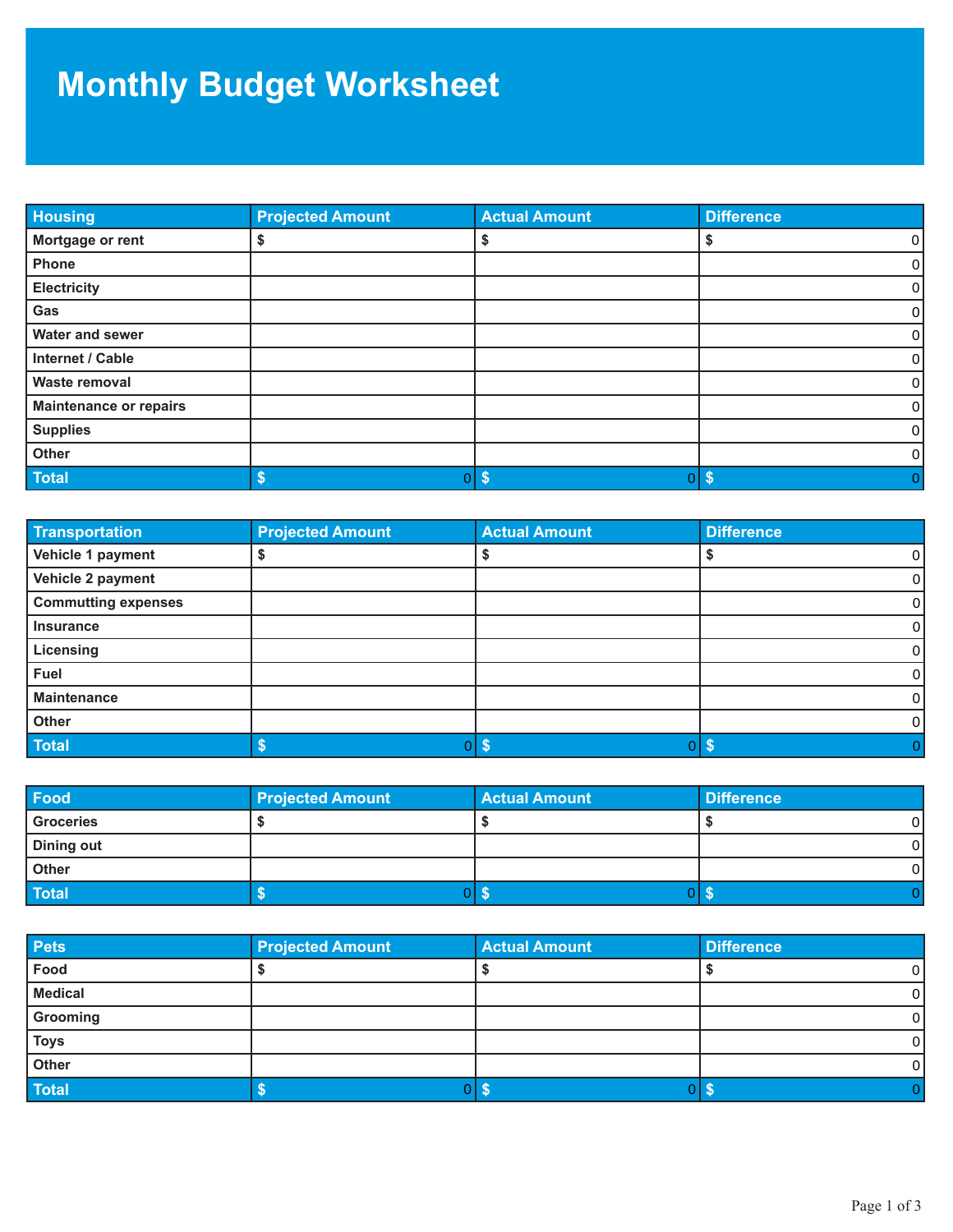| <b>Children</b>          | <b>Projected Amount</b> | <b>Actual Amount</b> | <b>Difference</b> |
|--------------------------|-------------------------|----------------------|-------------------|
| <b>Medical</b>           |                         |                      | 0 <br>Ð           |
| <b>Clothing</b>          |                         |                      | 0                 |
| <b>School tuition</b>    |                         |                      | 0                 |
| <b>School supplies</b>   |                         |                      | 0                 |
| <b>Organization dues</b> |                         |                      | 0                 |
| <b>Lunch money</b>       |                         |                      | 0                 |
| Child care               |                         |                      | 0                 |
| Toys / Games             |                         |                      | $\overline{0}$    |
| Other                    |                         |                      | 0                 |
| Total                    |                         | $0$ \$               | 0 I S             |

| Legal                        | <b>Projected Amount</b> | <b>Actual Amount</b> | <b>Difference</b> |
|------------------------------|-------------------------|----------------------|-------------------|
| Attorney                     |                         |                      |                   |
| Alimony                      |                         |                      |                   |
| Payments on lien or judgment |                         |                      |                   |
| Other                        |                         |                      |                   |
| Total                        |                         |                      | -1                |

| Savings / Investments | <b>Projected Amount</b> | <b>Actual Amount</b> | <b>Difference</b> |
|-----------------------|-------------------------|----------------------|-------------------|
| Retirement account    |                         |                      | 0                 |
| I Investment account  |                         |                      | $\Omega$          |
| <b>College</b>        |                         |                      | $\Omega$          |
| <b>HSA/FSA</b>        |                         |                      | $\Omega$          |
| Other                 |                         |                      | $\Omega$          |
| Total                 |                         |                      |                   |

| Loans              | <b>Projected Amount</b> | <b>Actual Amount</b> | <b>Difference</b> |
|--------------------|-------------------------|----------------------|-------------------|
| Personal           |                         |                      | 0                 |
| <b>Student</b>     |                         |                      | $\mathbf 0$       |
| <b>Credit card</b> |                         |                      | 0                 |
| <b>Credit card</b> |                         |                      | 0                 |
| <b>Credit card</b> |                         |                      | 0                 |
| Other              |                         |                      | $\mathbf 0$       |
| Total              |                         | ΟI                   | ა                 |

| <b>Entertainment</b>   | <b>Projected Amount</b> | <b>Actual Amount</b> | <b>Difference</b> |
|------------------------|-------------------------|----------------------|-------------------|
| Video / DVD            |                         |                      | 01                |
| <b>CDs</b>             |                         |                      | $\overline{0}$    |
| <b>Movies</b>          |                         |                      | 0 I               |
| <b>Concerts</b>        |                         |                      | $\overline{0}$    |
| <b>Sporting events</b> |                         |                      | $\overline{0}$    |
| Live theater           |                         |                      | $\overline{0}$    |
| Other                  |                         |                      | $\overline{0}$    |
| <b>Total</b>           |                         |                      |                   |